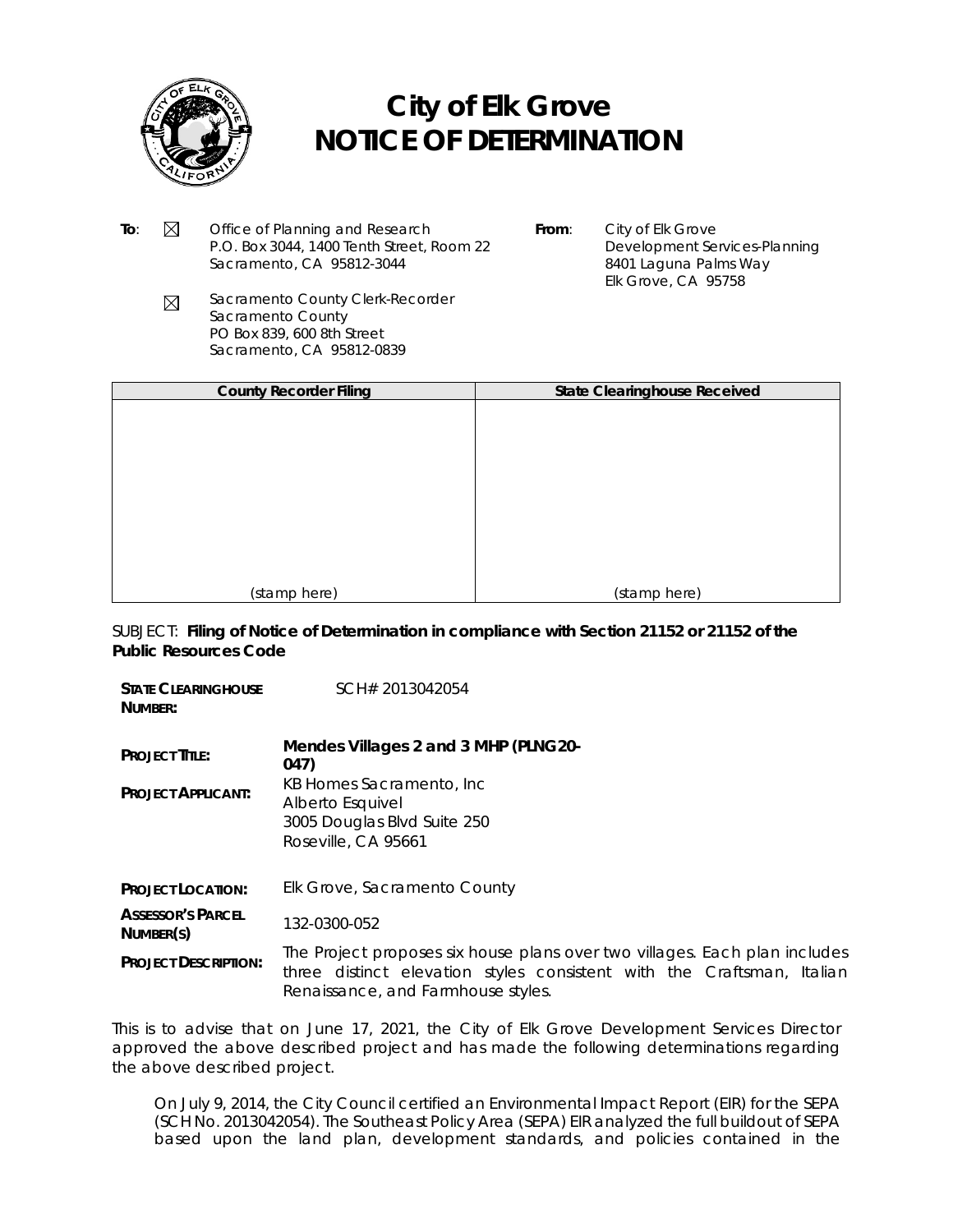Community Plan and Special Planning Area. The EIR adequately addressed environmental issues related to the development of the subject property. The Mendes Tentative Subdivision Map Project was approved in conformity with the adopted Specific Plan. The setting for the Project has not significantly changed since the certification. Surrounding properties have either remained undeveloped or have developed in accordance with SEPA and Elk Grove Municipal Code (EGMC), which was anticipated as part of the original project. The Design Review submittal requests approval of the submitted master house plans which are consistent with the Mendes Tentative Subdivision Map project as well as the SEPA land use plan, development standards, and Architectural Style Guide. Staff has determined that the certified EIR and adopted Mitigation Monitoring and Reporting Plan (MMRP) are sufficient and no further environmental review is required, pursuant to State CEQA Guidelines Section 15162, which identifies the requirements for which subsequent analysis is required.

This is to certify that the Environmental Impact Report is available to the General Public at: City of Elk Grove, 8401 Laguna Palms Way, Elk Grove, CA 95758

> CITY OF ELK GROVE Development Services - Planning

Sarah Kerdigessner

916.478.2245

Date: June 17, 2021

By: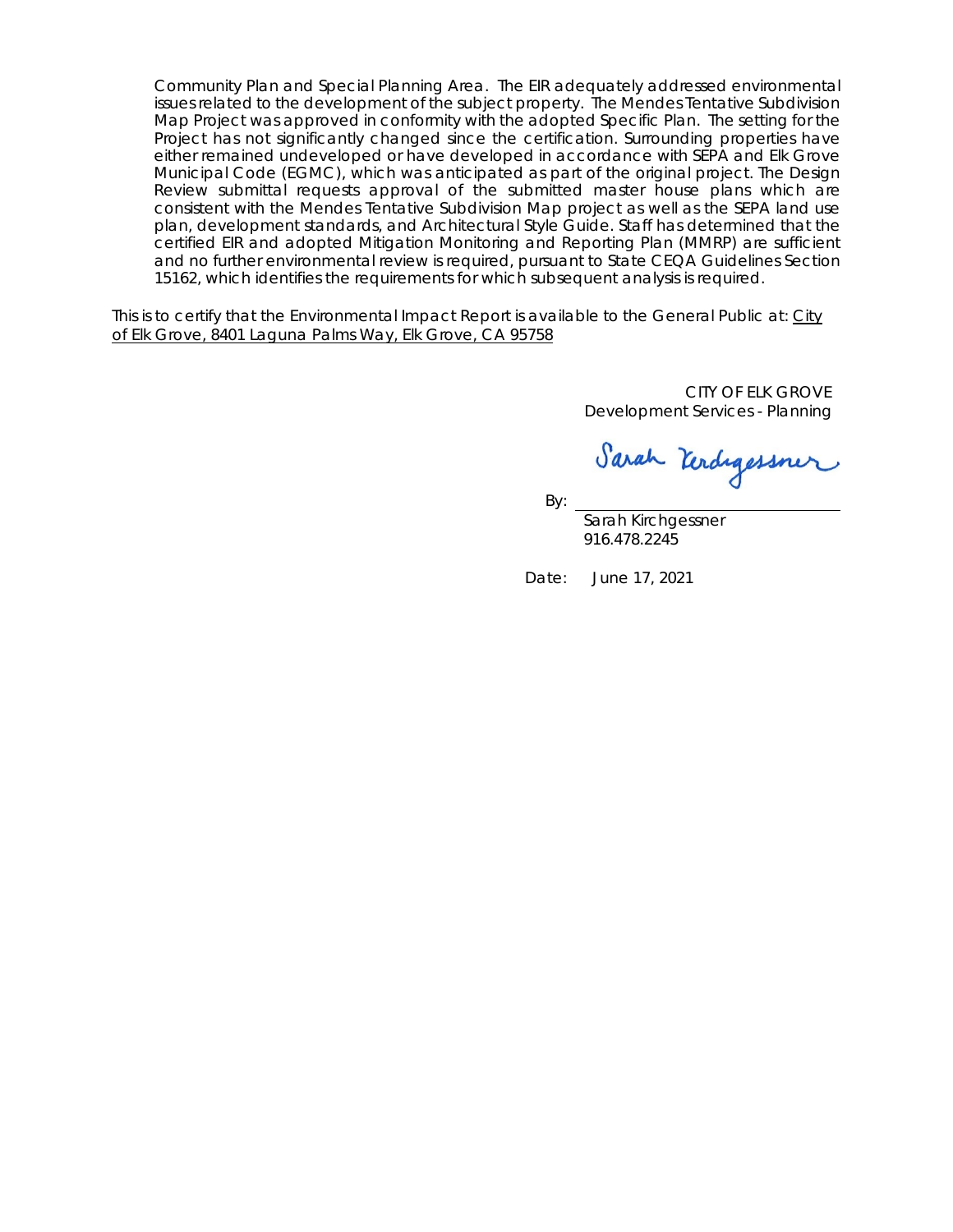

ENDORSED SACRAMENTO COUNTY

**JUL 28 2014** 

**DAVID VILLANUEWA** EBK/RECORDER

| To: | ⊠ | Office of Planning and Research<br>P.O. Box 3044, 1400 Tenth Street, Room 22<br>Sacramento, CA 95812-3044        | From: | City of Elk Grove<br>Development Services-Planning<br>8401 Laguna Palms Way<br><b>Elk Grove, CA 95758</b> |
|-----|---|------------------------------------------------------------------------------------------------------------------|-------|-----------------------------------------------------------------------------------------------------------|
|     | ⊠ | Sacramento County Clerk-Recorder<br>Sacramento County<br>PO Box 839, 600 8th Street<br>Sacramento, CA 95812-0839 |       |                                                                                                           |
|     |   | <b>County Recorder Filing</b>                                                                                    |       | <b>State Clearinghouse Received</b>                                                                       |
|     |   | <b>ENDORSED</b><br>SACRAMENTO COUNTY                                                                             |       | RECEIPED                                                                                                  |
|     |   | JUL -1 5 2014<br>DAVID VILLANUEXA, CLERK/RECORDER<br>BY.<br>DEPUTY                                               |       | <b>JUL 15 2014</b><br>STATE CLEARING HOUSE                                                                |
|     |   | (stamp here)                                                                                                     |       | (stamp here)                                                                                              |

SUBJECT: Filing of Notice of Determination in compliance with Section 21152 or 21152 of the **Public Resources Code** 

STATE CLEARINGHOUSE NUMBER: SCH#2013042054

Southeast Policy Area Special Planning Area **PROJECT TITLE:** 

City of Elk Grove **PROJECT APPLICANT:** 

West of State Route 99, east of Big Horn Boulevard and Bruceville Road, **PROJECT LOCATION:** south of Bilby Road and Poppy Ridge Road, and north of Kammerer Road Elk Grove California, Sacramento County

**ASSESSOR'S PARCEL** Various NUMBER(S)

The proposed Southeast Policy Area Strategic Plan Project includes a **PROJECT DESCRIPTION:** Community Plan and Special Planning Area for an approximately 1,200acre area in the southern portion of the City of Elk Grove. The Project is an employment-oriented development with a goal to provide a community that supports and encourages the development of employment uses, but also includes residential land uses. The Project would allow for the development of approximately 7.8 million square feet of employmentgenerating uses; 4,790 residential units in various densities; and acreage for schools, parks, and infrastructure, such as road right-of-way and storm drainage facilities. The proposed Project would generate approximately 23,410 jobs and a population of approximately 17,000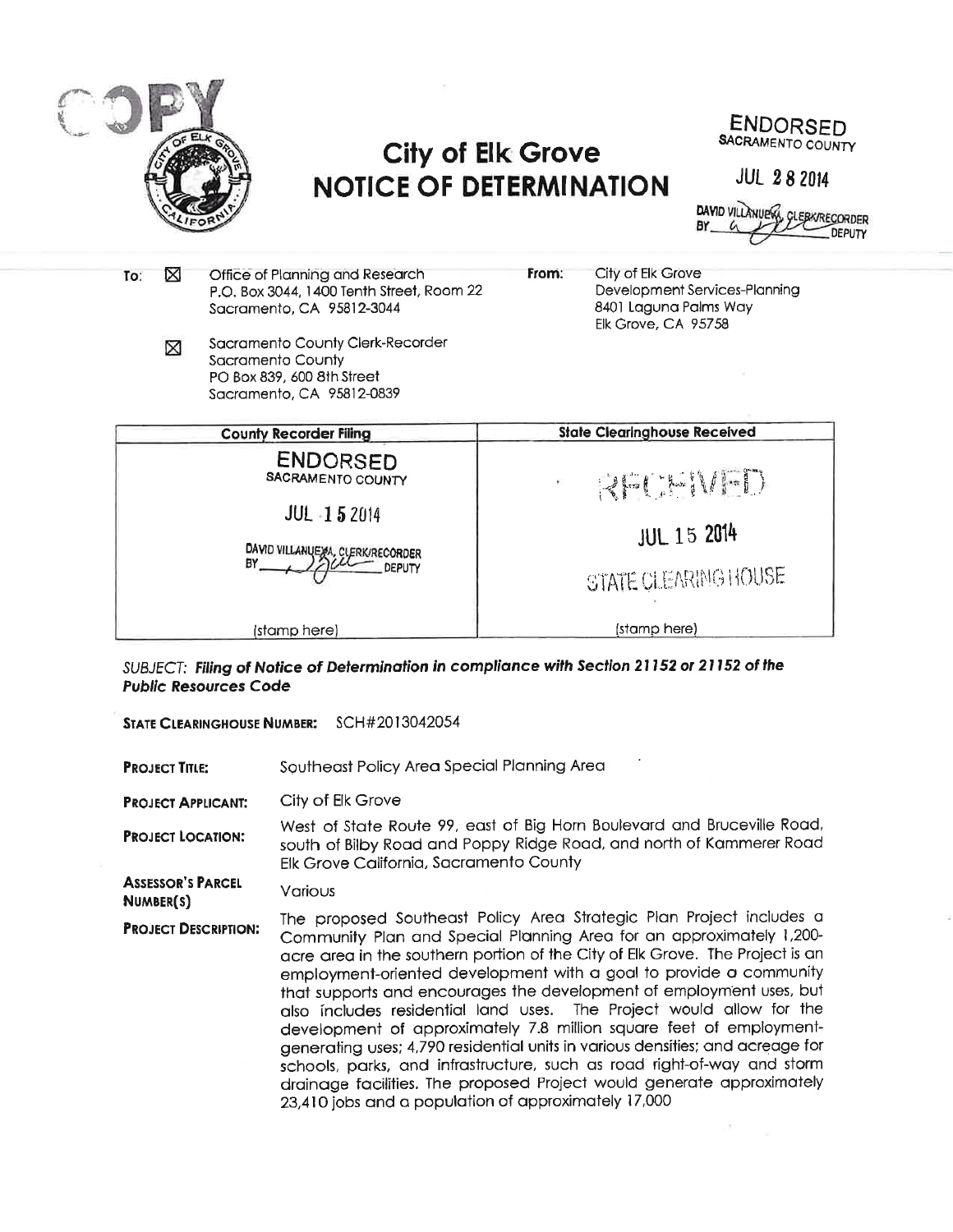This is to advise that on July 9, 2014, the City of Elk Grove City Council has approved the above described project and has made the following determinations regarding the above described project.

- The project will not have a significant effect on the environment.  $\bullet$
- A Miligated Negative Declaration has been prepared and adopted for this project pursuant to the provisions of CEQA.
- Mitigation measures were made a condition of approval of this project.  $\bullet$
- A Mitiaation Monitoring and Reporting Plan was adopted for this project.
- Findings were made pursuant to the provisions of the California Environmental Quality  $\bullet$ Act (CEQA).

This is to certify that the Environmental Impact Report is available to the General Public at: City of Elk Grove, 8401 Laquna Palms Way, Elk Grove, CA 95758

> **ENDORSED** SACRAMENTO COUNTY

> > **JUL 15 2014**

DAVID VILLANDEVA, CLERK/RECORDER BY **DEPUTY** 

**CITY OF ELK GROVE** Development Services - Planning

By:

Christopher Jordan (916) 478-2222

Date:  $7/9/206$ 

**ENDORSED** SACRAMENTO COUNTY

**JUL 28 2014** 

DAVID VILLAR (EVA, CLERK/RECORDER **DEPUTY** 

| REC'T # 0008278377<br>July 15, 2014 ---- 11:28:10 AM           |  |
|----------------------------------------------------------------|--|
| Sacramento County Recorder<br>David Villanueva, Clerk/Recorder |  |
| Check Mumber 9468<br>rfod by<br>Maada Faaa                     |  |

| 51918 P <del>C</del> S<br><b>CLERKS</b> | \$J,029.75<br>\$26.00<br>-------- |
|-----------------------------------------|-----------------------------------|
| Total fee                               | \$3,055.75                        |
| Amount Tendered                         | \$3,055.75                        |
| <b>Change</b>                           |                                   |
| DHB,5B/1/0                              | \$0.00                            |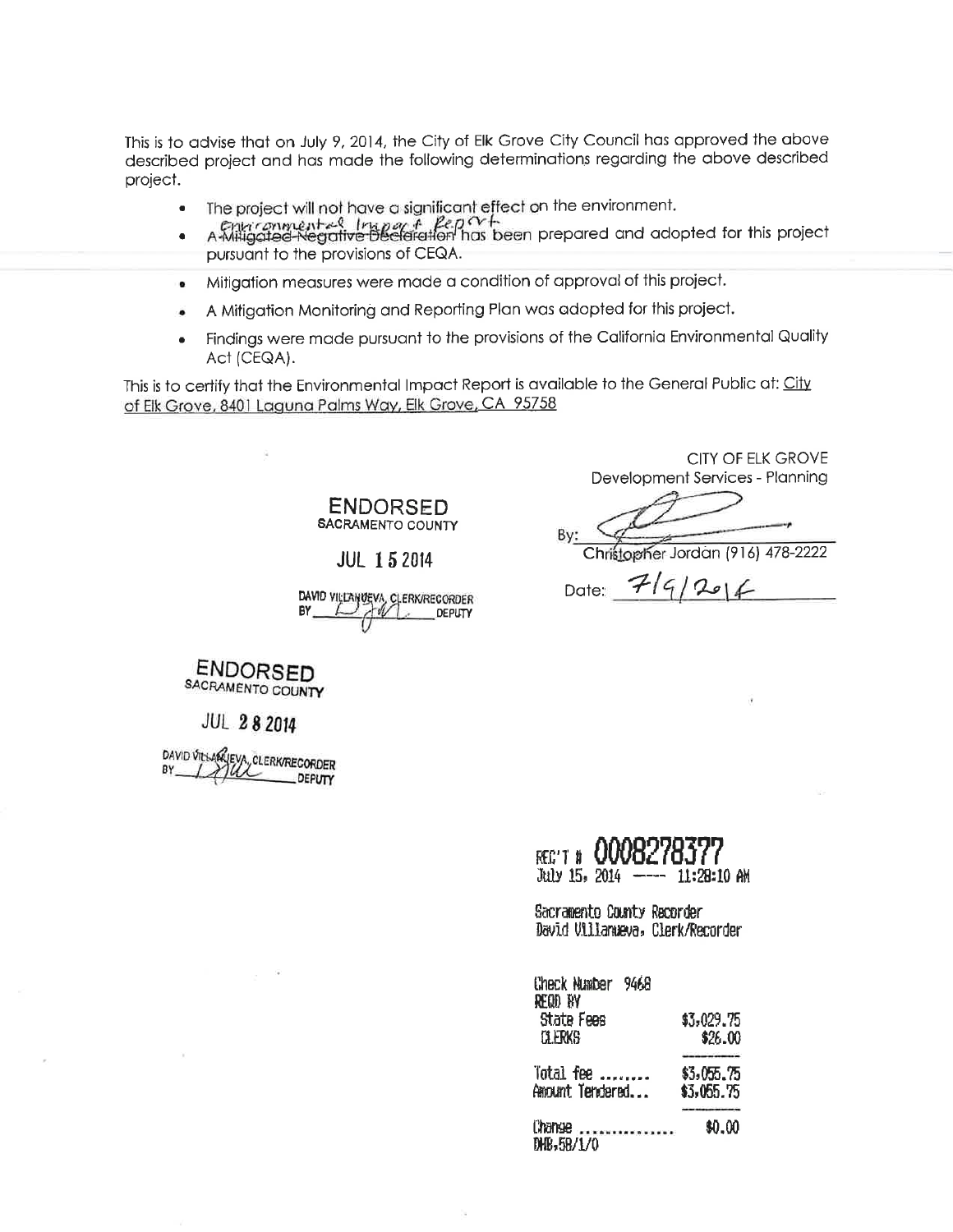

| To: | ⊠ | Office of Planning and Research<br>P.O. Box 3044, 1400 Tenth Street, Room 22<br>Sacramento, CA 95812-3044        | From: | City of Elk Grove<br>Development Services-Planning<br>8401 Laguna Palms Way<br>Elk Grove, CA 95758 |
|-----|---|------------------------------------------------------------------------------------------------------------------|-------|----------------------------------------------------------------------------------------------------|
|     | ⊠ | Sacramento County Clerk-Recorder<br>Sacramento County<br>PO Box 839, 600 8th Street<br>Sacramento, CA 95812-0839 |       |                                                                                                    |
|     |   | <b>County Recorder Filing</b>                                                                                    |       | <b>State Clearinghouse Received</b>                                                                |
|     |   | <b>ENDORSED</b><br>SACRAMENTO COUNTY<br><b>JUL 15 2014</b><br>DAVID VILLANUEYA, CLERK/RECORDER<br>BY.<br>DEPUTY  |       | REAL AND<br><b>JUL 15 2014</b><br>STATE CLEARING HOUSE                                             |
|     |   | (stamp here)                                                                                                     |       | (stamp here)                                                                                       |

SUBJECT: Filing of Notice of Determination in compliance with Section 21152 or 21152 of the **Public Resources Code** 

STATE CLEARINGHOUSE NUMBER: SCH#2013042054

Southeast Policy Area Special Planning Area **PROJECT TITLE:** 

City of Elk Grove **PROJECT APPLICANT:** 

West of State Route 99, east of Big Horn Boulevard and Bruceville Road, **PROJECT LOCATION:** south of Bilby Road and Poppy Ridge Road, and north of Kammerer Road Elk Grove California, Sacramento County

**ASSESSOR'S PARCEL** Various NUMBER(S)

The proposed Southeast Policy Area Strategic Plan Project includes a **PROJECT DESCRIPTION:** Community Plan and Special Planning Area for an approximately 1,200acre area in the southern portion of the City of Elk Grove. The Project is an employment-oriented development with a goal to provide a community that supports and encourages the development of employment uses, but also includes residential land uses. The Project would allow for the development of approximately 7.8 million square feet of employmentgenerating uses; 4,790 residential units in various densities; and acreage for schools, parks, and infrastructure, such as road right-of-way and storm drainage facilities. The proposed Project would generate approximately 23,410 jobs and a population of approximately 17,000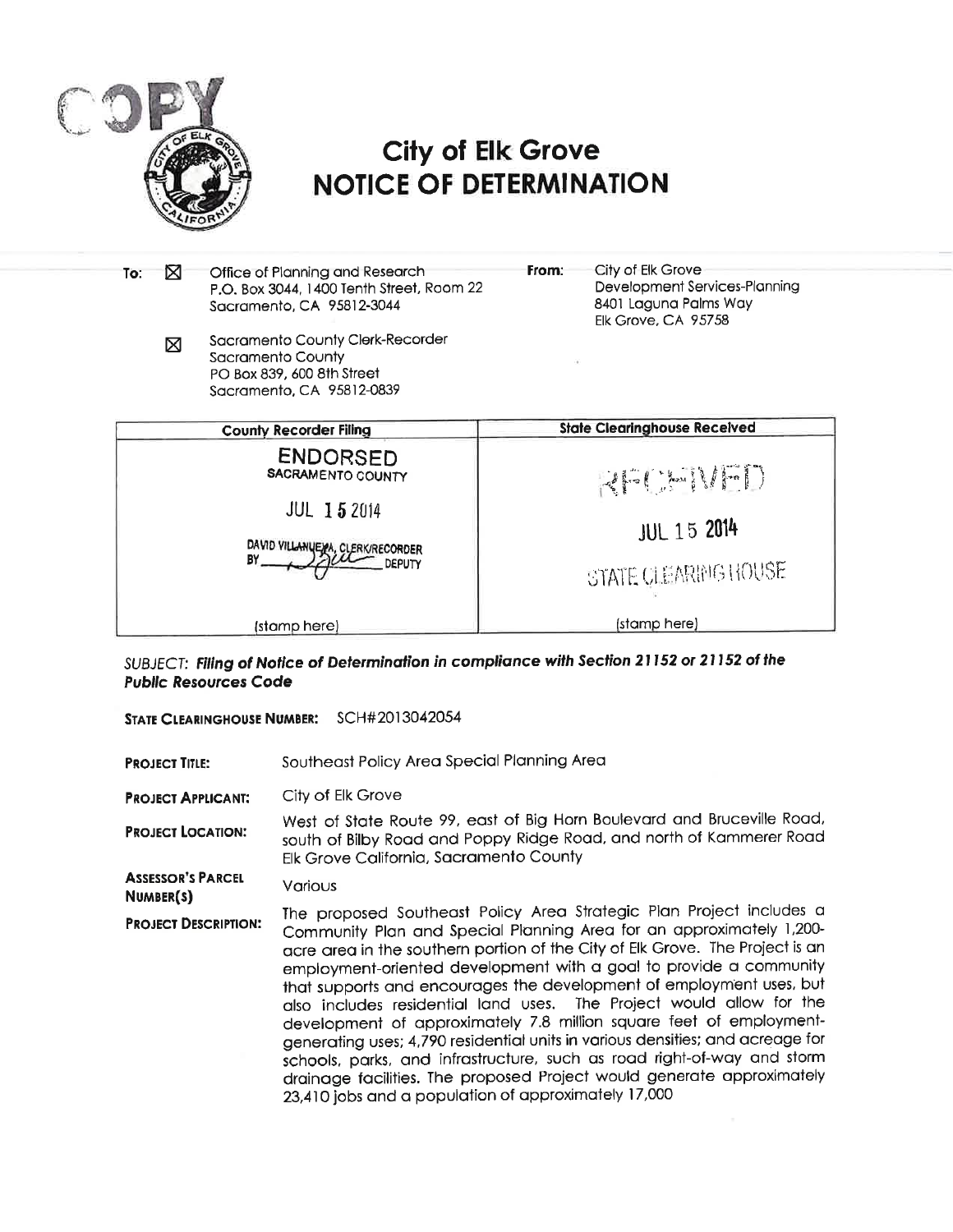This is to advise that on July 9, 2014, the City of Elk Grove City Council has approved the above described project and has made the following determinations regarding the above described project.

- The project will not have a significant effect on the environment.  $\bullet$
- Entriconment-el Import le DCr +<br>A Miligated Negative Declaration has been prepared and adopted for this project  $\bullet$ pursuant to the provisions of CEQA.
- Mitigation measures were made a condition of approval of this project.  $\bullet$
- A Mitigation Monitoring and Reporting Plan was adopted for this project.  $\bullet$
- Findings were made pursuant to the provisions of the California Environmental Quality  $\bullet$ Act (CEQA).

This is to certify that the Environmental Impact Report is available to the General Public at: City of Elk Grove, 8401 Laguna Palms Way, Elk Grove, CA 95758

> **ENDORSED** SACRAMENTO COUNTY

#### **JUL 15 2014**

DAVID VILLANDEVA CLERKRECORDER

CITY OF ELK GROVE Development Services - Planning

Bv: Christopher Jordan (916) 478-2222

Date:  $7/9/206$ 

|               | REG'T # 0008278377 |             |  |
|---------------|--------------------|-------------|--|
| July 15, 2014 |                    | 11:28:10 AM |  |

the City and the Sections too and contact

Sacramento County Recorder David Villanueva, Clerk/Recorder

| Check Municer 9468<br>REQD BY |                                          |
|-------------------------------|------------------------------------------|
| State Fees<br><b>CLERKS</b>   | \$3,029.75<br>\$26.00<br>and the company |
| Total fee<br>Amount Tendered  | \$3,055.75<br>\$3,055.75                 |
| <b>Change</b><br>DHB,58/1/0   | \$0.00                                   |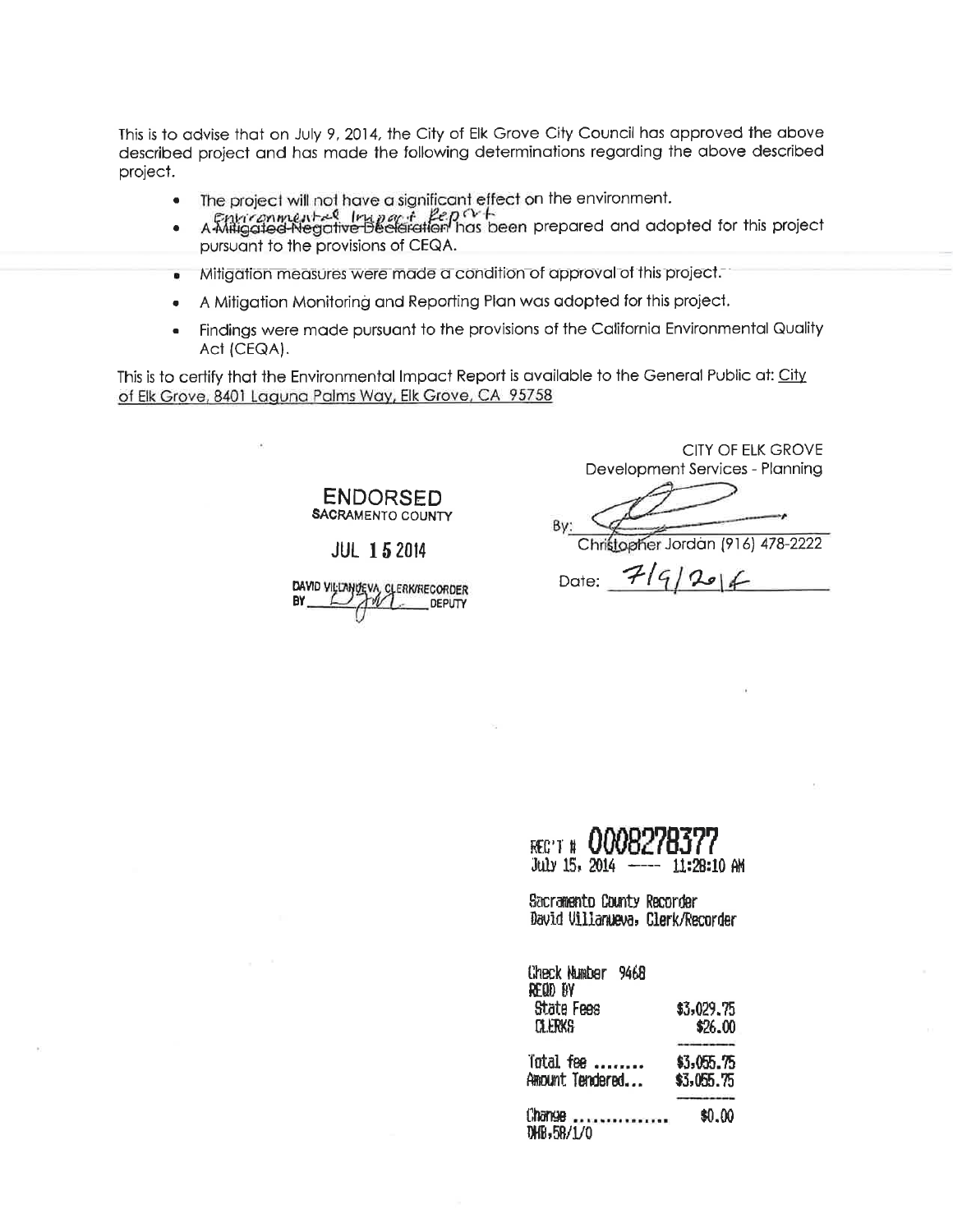$$3029.75$ 



 $140319$ 

Office of Planning and Research City of Elk Grove ⊠ From: To: Development Services-Planning P.O. Box 3044, 1400 Tenth Street, Room 22 8401 Laguna Palms Way Sacramento, CA 95812-3044 Elk Grove, CA 95758 Sacramento County Clerk-Recorder ⊠ Sacramento County PO Box 839, 600 8th Street Sacramento, CA 95812-0839 **County Recorder Filing State Clearinghouse Received** FILED **SACRAMENTO COUNTY JUL 15 2014** (stamp here) (stamp here)

SUBJECT: Filing of Notice of Determination in compliance with Section 21152 or 21152 of the **Public Resources Code** 

STATE CLEARINGHOUSE NUMBER: SCH#2013042054

- Southeast Policy Area Special Planning Area **PROJECT TITLE:**
- City of Elk Grove **PROJECT APPLICANT:**

West of State Route 99, east of Big Horn Boulevard and Bruceville Road, **PROJECT LOCATION:** south of Bilby Road and Poppy Ridge Road, and north of Kammerer Road Elk Grove California, Sacramento County

**ASSESSOR'S PARCEL** Various NUMBER(S)

The proposed Southeast Policy Area Strategic Plan Project includes a **PROJECT DESCRIPTION:** Community Plan and Special Planning Area for an approximately 1,200acre area in the southern portion of the City of Elk Grove. The Project is an employment-oriented development with a goal to provide a community that supports and encourages the development of employment uses, but also includes residential land uses. The Project would allow for the development of approximately 7.8 million square feet of employmentgenerating uses; 4,790 residential units in various densities; and acreage for schools, parks, and infrastructure, such as road right-of-way and storm drainage facilities. The proposed Project would generate approximately 23,410 jobs and a population of approximately 17,000

POSTED BY BACRAMENTO CO. CLERK-RECORDER <del>ug 15</del>, Joll